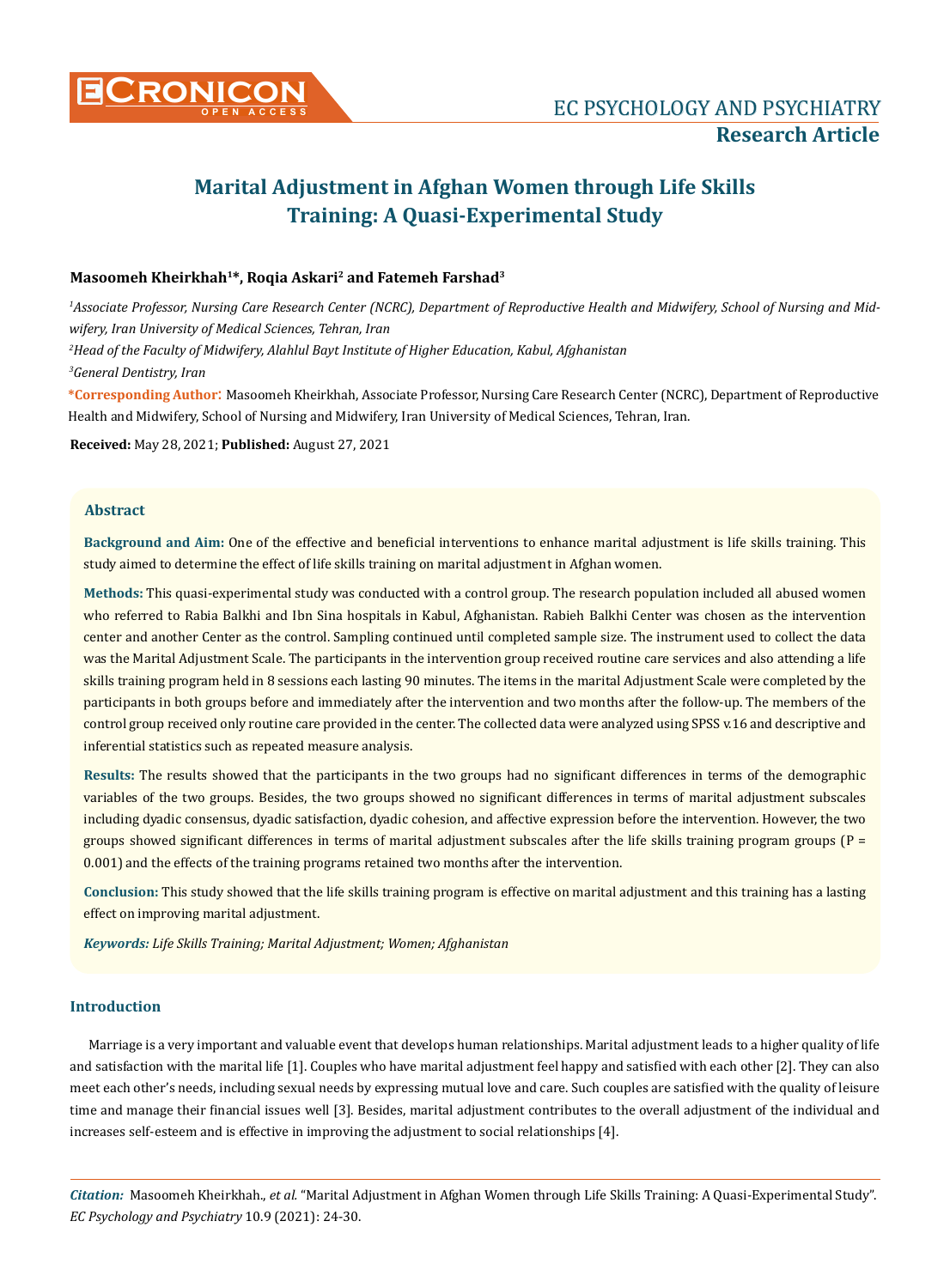Maladjustment in the family leads to frustration and anger, suspicion, emotional abuse, hostility, and blame. Marital maladjustment reduces a woman's ability to have healthy relationships with her children and other people outside the family [5]. Family conflicts and maladjustment can also increase the divorce rate, the number of orphans and juvenile delinquency, leading to loneliness, family problems, job dissatisfaction, stress, and physical illness [6].

Marital adjustment is a long-term process. Understanding one's spouse is an evolving process. Adjustment in women depends mainly on life satisfaction [7]. The more the couples agree with each other, the higher will be their adjustment [8]. Disruption of marital relationships is a serious threat to the survival and mental health of the family [9]. Approximately 10 to 15 percent of married women report significant communication problems that lead to a parallel relationship without intimacy [10]. Consequently, the energy of love turns into resentment and anger leading to many conflicts and finally maladjustment [11]. The quality of interaction between couples is a predictor for future marital adjustment [12]. Therefore, one of the major issues in women's life empowerment programs is life skills training [13]. To prevent marital maladjustment, some strategies need to be used to improve the quality of the relationship and marital adjustment and guarantee the survival of the marital life. Therefore, learning life skills can help reduce negative relationships [14].

Life skills training programs if accompanied by empowerment can be effective in controlling stressful situations [15]. These training programs help women to know themselves and their husbands, develop empathy and intimacy, to communicate effectively, and solve problems intelligently [16]. Self-knowledge and effective assessment of the situation leads to selecting and involving in the desired behavior and avoiding irresponsible behavior and impulsive and irrational decisions to face fewer problems [17]. Life skills training helps promote the management of psychosocial abilities and dealing effectively with conflicts and managing life situations [18]. It also improves a sense of self-efficacy, inner control and self-esteem and has a positive effect on marital adjustment [19]. Given the lack of studies in Afghanistan and the low awareness of Afghan women due to long years of war and deprivation and the researcher's familiarity with the research setting, the present study aims to determine the effect of life skills training on marital adjustment in Afghan women [20].

#### **Methodology**

The present study is a quasi-experimental study with a control group. The research setting was Rabieh Balkhi and Ibn Sina hospitals in Kabul, Afghanistan. Besides, the research population covered married women who referred to medical centers with complaints of domestic violence. The inclusion criteria were having formal marriage, not taking antidepressants and psychotropic drugs as reported by the participant, and the couple living together in the same house. The exclusion criterion was being absent in more than two sessions of the training program. The sample size was estimated by comparing the difference of marital adjustment scores before and after the intervention between the intervention and control groups using the following formula:

$$
n = \frac{(z_{1} - \alpha_{2} + z_{1} - \beta)^{2} \delta^{2}}{(\mu_{1} - \mu_{2})^{2}}
$$

At a confidence interval of (1-α) 95%, test power of (1-β) 80% and following previous studies, , , and as the differences in marital adjustment scores between the intervention and control groups before and after intervention groups, and as the mixed variances of the marital adjustment [21] score for the two groups were calculated. Accordingly, the sample size was estimated as follows:

$$
n = \frac{(1.96 + 0.84)^2 42.66^2}{(8.48 - (-11.33)^2)} = 36.36
$$

However, taking a 10% dropout ratio, the number of the participants in each group was estimated as 40 persons. This research project was approved by the Ethics Committee of Iran University of Medical Sciences with the code of ethics (IR. IUMS.REC1397.215) and it was conducted based on a permit from the Iran University of Medical Sciences and the Ministry of Health. The intervention permit was also ob-

*Citation:* Masoomeh Kheirkhah., *et al.* "Marital Adjustment in Afghan Women through Life Skills Training: A Quasi-Experimental Study". *EC Psychology and Psychiatry* 10.9 (2021): 24-30.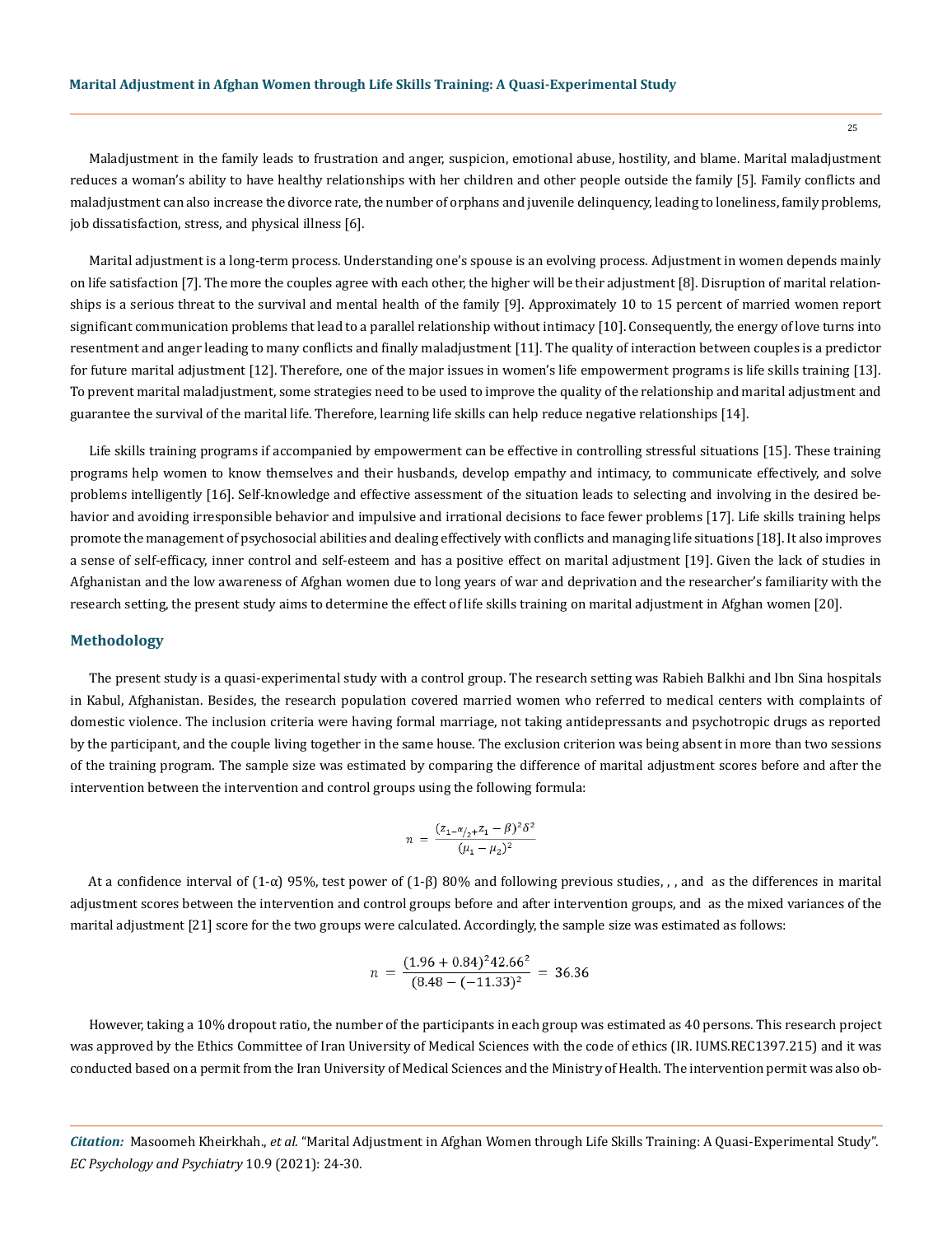tained from the Ministry of Public Health of Afghanistan under number 444799. The researchers visited the medical centers in person and invited the women who had been abused, harassed to participate in the study. Both hospital centers are geographically located in Kabul and the participants were similar in terms of socioeconomic and cultural conditions. To avoid communication between the participants in the two groups and eliminating the impossibility of exchanging information, Rabieh Balkhi Center was chosen as the intervention center and Ibn Sina Center as the control center by drawing lots. Sampling continued until the number of the participants selected was equal to the sample size. The intervention program was held in eight 90-minute training sessions, with a one-week interval each. The content of the training program including instructions on effective communication in the family, listening skills, empathy, acceptance, expressing needs and wants, expressing love, strengths and weaknesses of the relationship, and problem-solving skills. At the end of each session, the participants' questions were answered. The data were collected using a personal information questionnaire and the 32-item Marital Adjustment Scale (Spanier, 1972). The scale contains four subscales including dyadic consensus, dyadic satisfaction, dyadic cohesion, and affective expression. The items in the scale are scored on a five-point Likert scale. The total score ranges from 0 to 151. Besides, a mean score of 100 indicates a higher level adjustment and a better relationship and a score lower than the means indicates a lower level of adjustment. This scale showed good internal consistency with Cronbach's alpha of 0.96. Besides, the internal consistency values of the subscales including dyadic consensus, dyadic satisfaction, dyadic cohesion, and affective expression were equal to 0.94, 0.81, 0.90, and 0.73, respectively.

The quantitative and qualitative validity and reliability of the scale in the Dari language were evaluated with the help of experts and the women participating in the study. To determine the internal consistency, Cronbach's alpha coefficient was calculated for the scale. The scale was piloted on 30 women who met the inclusion criteria. The internal consistency of the scale was estimated as 0.84 using Cronbach's alpha and its reliability was assessed via test as equal to 82.

The collected data were analyzed with SPSS software (version 16) using descriptive and inferential statistics. The normality of the data was evaluated using the Kolmogorov-Smirnov test. After confirmation of normality, the independent samples t-test, paired samples t-test, and SPSS v.16 and descriptive and inferential statistics such as independent t-test and repeated measure analysis were used to analyze the data at the 95% confidence level and the significance level of  $0.05$  (P <  $0.05$ ).

## **Results**

The participants were assessed in terms of the demographic variables including age, the husband's age, marriage length, number of children, education, the husband's education, employment, the husband's occupation, income, the husband's income, spouse selection, interest in the spouse, drug addiction, the husband's drug addiction, trust/mistrust in the husband, addiction in the family members and their level of addiction and there were no differences between the two groups before the intervention.

|                 | Group                          | <b>Intervention</b> |        | <b>Control</b> |       |                                 |  |
|-----------------|--------------------------------|---------------------|--------|----------------|-------|---------------------------------|--|
| <b>Variable</b> |                                | <b>Mean</b>         | S.D    | <b>Mean</b>    | S.D   | Independent t-test              |  |
| Consensus       | Before                         | 32/100              | 4/261  | 31/450         | 3/515 | $t = -3/33$ df = 78 p = 0/162   |  |
|                 | Immediately                    | 47/100              | 6/647  | 31/600         | 3/571 | $t = -12/99$ df = 78 p = 0/001  |  |
|                 | Two months after the follow-up | 47/600              | 6/045  | 32/100         | 2/844 | $t = -14/67$ df = 78 p = 0/001  |  |
| Satisfaction    | <b>Before</b>                  | 25/155              | 3/350  | 24/200         | 2/633 | $t = -2/86$ df = 78 p = 0/089   |  |
|                 | Immediately                    | 35/200              | 4/071  | 24/250         | 2/648 | $t = -14/26$ df = 78 p = 0/001  |  |
|                 | Two months after the follow-up | 35/500              | 3/515  | 24/500         | 1/987 | $t = -17/22 df = 78 p = 0/001$  |  |
| Cohesion        | Before                         | 13/700              | 2/266  | 13/100         | 1/598 | $t = -1/36$ df = 78 p = 0/176   |  |
|                 | Immediately                    | 18/700              | 2/266  | 13/100         | 1/598 | $t = -12/77$ df = 78 p = 0/001  |  |
|                 | Two months after the follow-up | 18/900              | 1/048  | 13/300         | 1/362 | $t = -14/39$ df = 78 p = 0/001  |  |
| affective       | Before                         | 10/700              | 1/870  | 10/100         | 1/392 | $t = -1/62 df = 78 p = 0/108$   |  |
| expression      | Immediately                    | 14/700              | 1/870  | 10/100         | 1/392 | $t = -12/47$ df = 78 p = 0/001  |  |
|                 | Two months after the follow-up | 14/900              | 1/532  | 10/300         | 1/017 | $t = -15/81$ df = 78 p = 0/001  |  |
| Marital Ad-     | <b>Before</b>                  | 91/800              | 15/517 | 83/750         | 8/825 | $t = -2/852$ df = 78 p = 0/059  |  |
| justment        | Immediately                    | 122/900             | 14/580 | 83/950         | 8/880 | $t = -14/429$ df = 78 p = 0/001 |  |
|                 | two months after the follow-up | 124/300             | 12/698 | 85/300         | 6/764 | $t = -17/144$ df = 78 p = 0/001 |  |

*Table 1: A comparison of the mean scores marital adjustment subscales for the two groups before, immediately, and 2 months after the intervention.*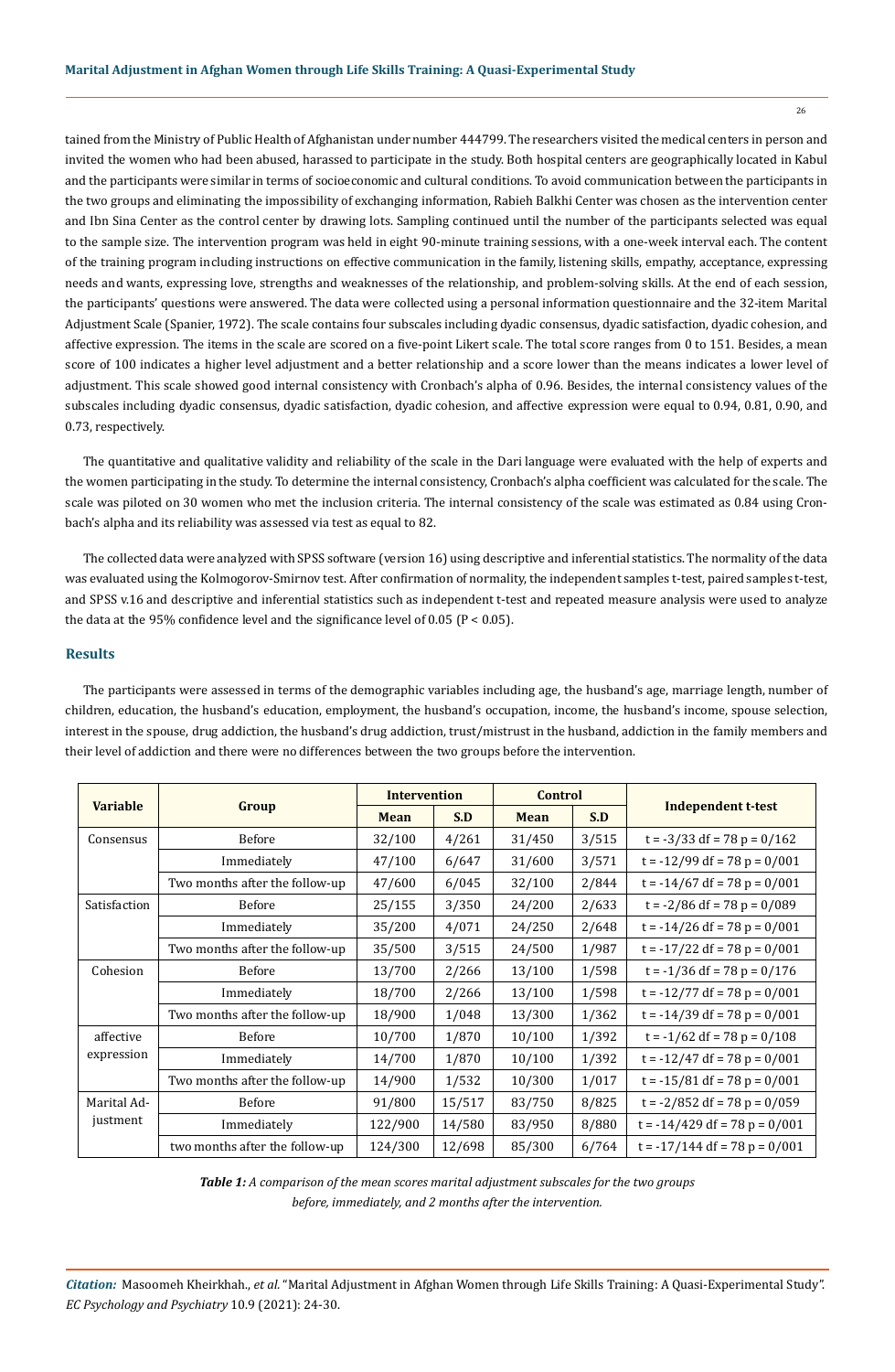There were no significant differences between the two groups in terms of marital adjustment subscales before the intervention. However, the two groups showed significant differences in terms of marital adjustment subscales immediately after the intervention and 2 months after the intervention  $(P = 0.001)$ .

|                         |                                    | <b>Intervention</b>     | <b>Control</b>     | P-value               |                               |                |
|-------------------------|------------------------------------|-------------------------|--------------------|-----------------------|-------------------------------|----------------|
| <b>Variable</b>         | <b>Intervention steps</b>          | Mean $\pm$ S.D          | Mean $\pm$ S.D     | <b>Time</b><br>factor | <b>Time (group)</b><br>factor | Group<br>agent |
| Consensus               | Before                             | $32/100 \pm 4/261$      | $31/450 \pm 3/515$ | >0/001                | >0/001                        | >0/001         |
|                         | Immediately                        | $47/100 \pm 6/647$      | $31/600 \pm 3/571$ |                       |                               |                |
|                         | Two months after the follow-<br>up | $47/600 \pm 6/045$      | $32/100 \pm 2/844$ |                       |                               |                |
| Satisfaction            | Before                             | $25/155 \pm 3/350$      | $24/200 \pm 2/633$ | >0/001                | >0/001                        | >0/001         |
|                         | Immediately                        | $35/200 \pm 4/071$      | $24/250 \pm 2/648$ |                       |                               |                |
|                         | Two months after the follow-<br>up | $35/500 \pm 3/515$      | $24/500 \pm 1/987$ |                       |                               |                |
| Cohesion                | Before                             | $13/700 \pm 2/266$      | $13/100 \pm 1/598$ | >0/001                | >0/001                        | >0/001         |
|                         | Immediately                        | $18/700 \pm 2/266$      | $13/100 \pm 1/598$ |                       |                               |                |
|                         | Two months after the follow-<br>up | $18/900 \pm 2/048$      | $13/300 \pm 1/362$ |                       |                               |                |
| Affective<br>expression | Before                             | $10/700 \pm 1/870$      | $10/100 \pm 1/392$ | >0/001                | >0/001                        | >0/001         |
|                         | Immediately                        | $14/700 \pm 1/870$      | $10/100 \pm 1/392$ |                       |                               |                |
|                         | Two months after the follow-<br>up | $14/900 \pm 1/532$      | $10/300 \pm 1/018$ |                       |                               |                |
| Marital Ad-<br>justment | Before                             | 79/600 ± 9/345          | 78/850 ± 7/921     | >0/001                | >0/001                        | >0/001         |
|                         | Immediately                        | $115/700 \pm$<br>13/375 | 79/050 ± 7/794     |                       |                               |                |
|                         | two months after the follow-<br>up | $116/900 \pm$<br>11/753 | $80/200 \pm 6/140$ |                       |                               |                |

*Table 2: A comparison of the marital adjustment components between the two groups before, immediately, and 2 months after the intervention.*

The changes in the marital adjustment components before, immediately after, and two months after the intervention in the intervention and control groups were assessed using the repeated measures ANOVA. The results showed that the interaction effect of group-time for the research variables was significant  $(P < 0.001)$ .

## **Discussion**

This study investigated the effect of life skills training on the marital adjustment of Afghan women. The results showed that the training program had a positive effect on the marital adjustment of Afghan women immediately after the intervention and 2 months after the training program in the intervention group. Similarly, Naeem and Sharif (2015) and Askari., *et al*. (2017) confirmed the effect of training on improving the relationship and marital adjustment of women. Establishing a good relationship within the family helps to increase social and personal adjustment between family members. Besides, it seems people's need for life skill training to have better marital adjustment can motivate them to acquire these skills and increase their empowerment. This helps women feel be satisfied with their marital relationship and increase marital cohesion and consensus by expressing more love and respect for the needs and desires of their partner.

*Citation:* Masoomeh Kheirkhah., *et al.* "Marital Adjustment in Afghan Women through Life Skills Training: A Quasi-Experimental Study". *EC Psychology and Psychiatry* 10.9 (2021): 24-30.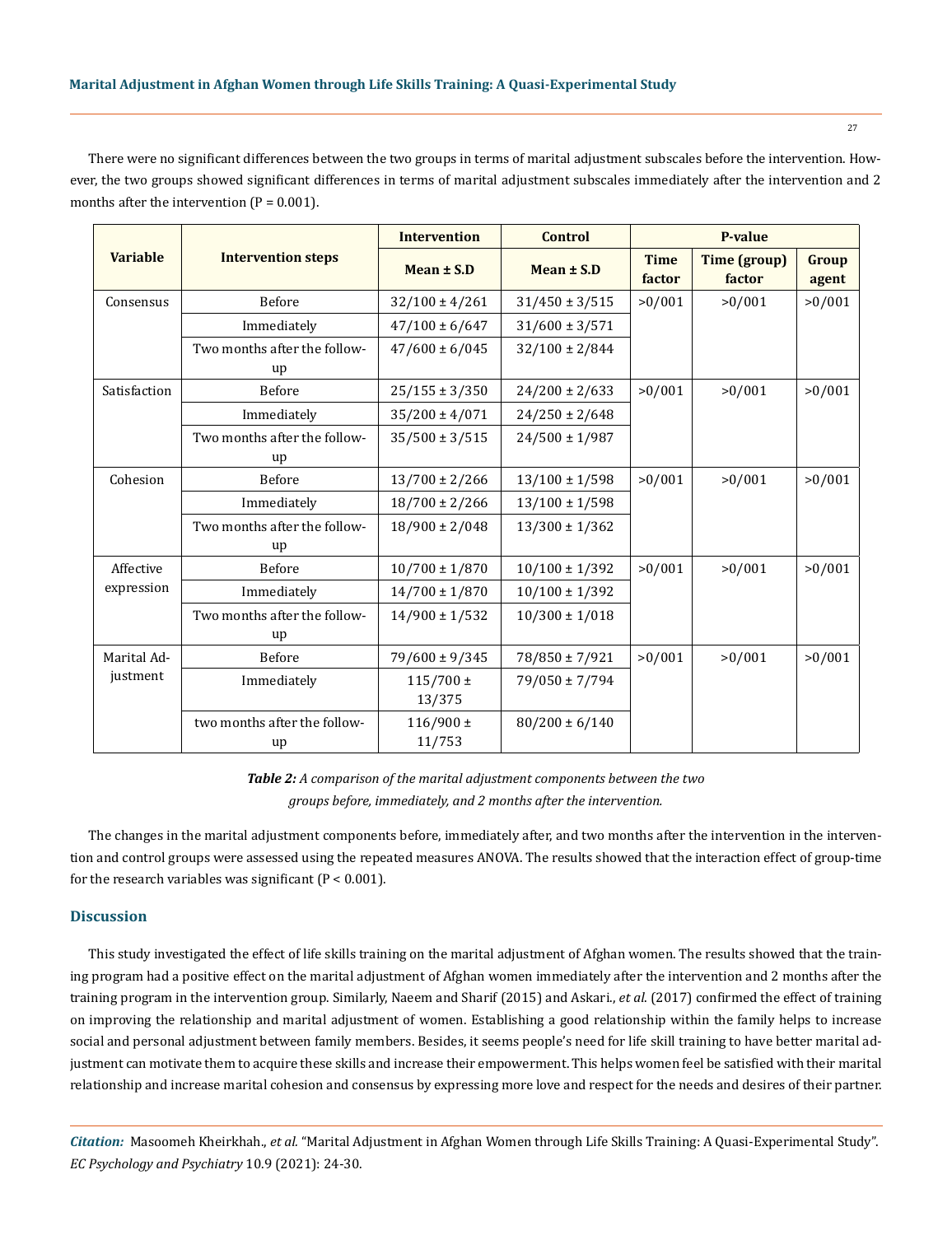Ahmadvand (2016) showed that the skills retained one month after the completion of the training sessions, as indicated in the present study. It was also shown that empathy training led to an increase in marital adjustment, a decrease in marital boredom, and an increase in marital adjustment with better communication, supporting the findings of the present study [22]. By acquiring life skills, women can acquire a set of abilities and can use them in their marital life and benefit from their good effects in their personal life. Besides, the retention of marital adjustment is one of the significant strengths [23]. Kheikhah study about The Effect of Group Counseling on Infertility Adjustment of infertile women in Tabriz Al-Zahra clinic showed that group counseling affects increasing adjustment in infertile woman.

In another study, Bitaghsir., *et al*. (2015) examined the effectiveness of emotion-oriented couple therapy training on marital satisfaction and marital adjustment of married women in Isfahan. The results showed that the training program formed a deep attachment bond between husband and wife and improved intimacy, marital satisfaction, and affective expression between them [24]. In a recent study, there was an increase in affective expression and marital satisfaction, confirming the results of the present study. Issa Nejad and Alizadeh (2020) evaluated the effectiveness of couple coping training on marital adjustment and couple coping strategies [25]. Their results indicated that the training program affected agreement, affective expression, marital satisfaction, and dyadic cohesion ( $P = 0.001$ ), as shown in the present study. Life skills training can increase marital adjustment in marital conflicts and has a positive and significant effect on marital adjustment to these conflicts.

A study by Arab Bafrani., *et al*. (2014) highlighted the positive effect of training on increasing marital adjustment components including dyadic consensus, dyadic satisfaction, dyadic cohesion, and affective expression [26]. The present study also highlighted the positive effects of life skills training on marital adjustment. Moreover, Davoodvand., *et al*. (2018) showed the effectiveness of education on marital adjustment and persistence of the effectiveness in the follow-up phase [27]. These findings are consistent with the observation made in the present study.

#### **Conclusion**

The training intervention in this study led to a higher marital adjustment among Afghan women. Therefore, given the important role of the family in shaping the personality of individuals and their future and its effects on marital relationships and family survival, training interventions can increase marital adjustment among women in Afghan families who are struggling with various problems caused by war and insecurity and economic problems.

#### **Funding Support**

This study was supported partly by a grant from Iran University of Medical Sciences, UNFPA Office and Italian Embassy in Iran.

# **Conflict of Interest**

The authors of the article, have no conflicts of interest.

#### **Acknowledgments**

This article is the result of the master's thesis of midwifery education at the Faculty of Nursing and Midwifery, Iran University of Medical Sciences with the financial support of the UNFPA Office. The authors wish to thank these organizations, the Italian Embassy, all of women participating in the project, the Center of Rabia Balkhi and Ibn Sina hospitals in Kabul, Afghanistan Vice-chancellor for International Affairs and Research of Iran University of Medical Sciences.

*Citation:* Masoomeh Kheirkhah., *et al.* "Marital Adjustment in Afghan Women through Life Skills Training: A Quasi-Experimental Study". *EC Psychology and Psychiatry* 10.9 (2021): 24-30.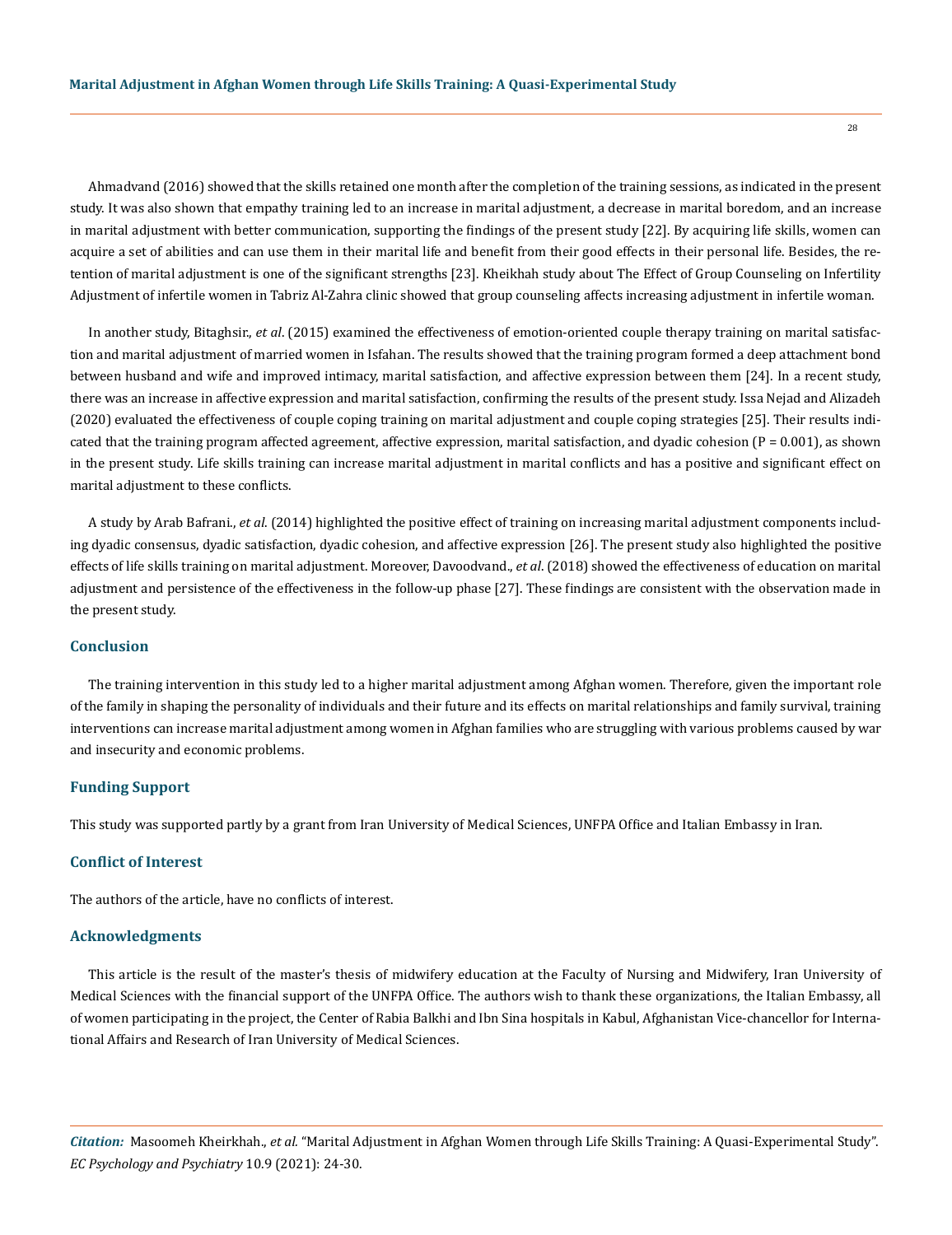# **Bibliography**

- 1. Foladi F., *et al*[. "The Effectiveness of Communication Skills Training on Improving the Quality of Life of Married Women".](https://www.sciencedirect.com/science/article/pii/S1877042815001421) *Quarterly [Journal of Education and Evaluation](https://www.sciencedirect.com/science/article/pii/S1877042815001421)* 6.21 (2013): 127-141.
- 2. Fotoohi S., *et al*[. "Comparison of the effectiveness of Farahijan-based couple therapy with narrative couple therapy on marital ad](https://diversityhealthcare.imedpub.com/comparison-of-the-effectiveness-of-gottman-method-couple-therapy-with-narrative-therapy-on-couples-burnout-and-marital-adjustment.pdf)justment and boredom of conflicting couples". *[Quarterly of Counseling Culture and Psychotherapy Allameh Tabataba'i University](https://diversityhealthcare.imedpub.com/comparison-of-the-effectiveness-of-gottman-method-couple-therapy-with-narrative-therapy-on-couples-burnout-and-marital-adjustment.pdf)* 9.34 [\(2018\): 77-101.](https://diversityhealthcare.imedpub.com/comparison-of-the-effectiveness-of-gottman-method-couple-therapy-with-narrative-therapy-on-couples-burnout-and-marital-adjustment.pdf)
- 3. Jonaid ER., *et al*[. "Comparing the marital satisfaction in infertile and fertile women referred to the public clinics in Mashhad".](https://www.researchgate.net/publication/267416902_The_Comparison_of_Marital_Satisfaction_between_Fertile_and_Iinfertile_Women) *The [Iranian Journal of Obstetrics, Gynecology](https://www.researchgate.net/publication/267416902_The_Comparison_of_Marital_Satisfaction_between_Fertile_and_Iinfertile_Women)* 12 (2009): 6-7.
- 4. Arshad M., *et al*[. "Marital adjustment and life satisfaction among early and late marriages".](https://www.iiste.org/Journals/index.php/JEP/article/view/13913/14065) *Journal of Education and Practice* 5.17 [\(2017\): 83-90.](https://www.iiste.org/Journals/index.php/JEP/article/view/13913/14065)
- 5. Aklimunnessa K., *et al*[. "Prevalence and correlates of domestic violence by husbands against wives in Bangladesh: evidence from a](https://www.sciencedirect.com/science/article/abs/pii/S1571891307000039)  national survey". *[Journal of Men'S Health and Gender](https://www.sciencedirect.com/science/article/abs/pii/S1571891307000039)* 4.1 (2007): 52-63.
- 6. Akhtari A., *et al*[. "The impact of spiritual counseling on domestic violence in pregnant women: a clinical trial".](http://unmf.umsu.ac.ir/browse.php?a_id=3768&sid=1&slc_lang=en) *Nursing And Midwifery Journal* [17.6 \(2019\): 411-420.](http://unmf.umsu.ac.ir/browse.php?a_id=3768&sid=1&slc_lang=en)
- 7. Banani M. "Role and efficacy of cultural training on anger management skills in reducing family violence A Case study in Tehran" (2016).
- 8. [Naeim M and Sharif AR. "The efficacy of life skills training on marital adjustment of women for the prevention of domestic violence".](https://www.semanticscholar.org/paper/The-efficacy-of-life-skills-training-on-marital-of-Naeim-Sharif/b38b872214ad4b7a0ad101b8726a2bcf92c10d8b)  *[Shenakht Journal of Psychology and Psychiatry](https://www.semanticscholar.org/paper/The-efficacy-of-life-skills-training-on-marital-of-Naeim-Sharif/b38b872214ad4b7a0ad101b8726a2bcf92c10d8b)* 3.2 (2016): 21-32.
- 9. Darabi S., *et al*[. "The effectiveness of life skills training on marital adjustment".](https://www.researchgate.net/publication/326435166_The_Effectiveness_of_life_Skills_Training_on_Marital_Satisfaction_in_Divorce_Applicant_Couples) *Journal of Social Work* 1.2 (2014): 121-143.
- 10. [Shamsi M and Bayati A. "Frequency and severity of domestic violence in pregnant women".](https://pdf.sciencedirectassets.com/277811/1-s2.0-S1877042815X00061/1-s2.0-S1877042815002724/main.pdf?X-Amz-Security-Token=IQoJb3JpZ2luX2VjELL%2F%2F%2F%2F%2F%2F%2F%2F%2F%2FwEaCXVzLWVhc3QtMSJGMEQCIHL4iSlQQQzoReqtu6u9D4LEoLWOzWKaIc6b5c%2B%2FnMFtAiBMFWvomQbczHv5waY8FgSalw0T3xbhR6U8QLcxKtJkOSr6AwhrEAQaDDA1OTAwMzU0Njg2NSIMFS%2FbnWUFqjDAD2LyKtcDdlCnP0YM2gAbuIT3OY6sm7WC2WYCEcaefkBF4vmGiFc%2B6LAHCj29yIqA05BrKS6%2BXq2D4G3PKmfmnVayexsgVnZRYbbTls7ySJj%2BsqJl8oLTJgbB5X4yUHGXuNi7MBg8PznAptqCmIOv%2BMMtTbKjdVS8sLTdFSzsqxvX4Rhxrgz%2ByNMoYac48pWPbhEd%2FNRbLyYjmfuiV2iggYa5Kq6oVGXalk729vXjN4qznEJ%2FwUV7BElk0hMP7WvV1E2zOoSEqNzELA6pEc9CoPOIGykzZaMJnxZnRWedPrKFHPuKVuTNehwLNBsC1SHEjMyPiHFvxsx2LnkJ%2BebFKe9YRcQEIJ1J1Afx2%2FJ6noO%2FFYk0abk5t6Z%2FO9LCXcrTnyGKcQPrWsiSGilCM%2BwoAP1T93XEw4a2s82EKQZhcTaO3ixbDEYCE9dUbjKXxjDIZ5yvxTaK8kOpEXCNUi15E8B%2BSJJ4tYDcigjBZFSSPLla6%2FCRri%2FZdJdCOJTZ1JW4DtXxc0UTJSGPSfJsno6Eg5UepqQnMofAhoTiSv1ZsQc9vd%2BQ%2FOUwJx3Q4WtSh04ySJKJxf8ergPiu1V4xAHp5urQ7GBM5aO0YKqxmalORTYm6orTA3vmGvTZ285CML6d%2B4UGOqYB4bLi%2Fco42m2D%2BrMSf4BdfAYRgwR9qApjKpypJfKl7uRZp1GULWX6DbIoMjKkMXOCLWO6NIrDS7YwANEILNfX1yJ11jy9qRixJdeAvGWFje9METYCJ6wccJlh2epk10LRINesRAw2imcn6Bl0HaDWob2DwX44GX8BMDklxocIXb0ruNau220XlGI68BlsDaojSyTbGeY7BL2BSADWCfd2drVCX6PU%2Bw%3D%3D&X-Amz-Algorithm=AWS4-HMAC-SHA256&X-Amz-Date=20210608T031205Z&X-Amz-SignedHeaders=host&X-Amz-Expires=300&X-Amz-Credential=ASIAQ3PHCVTYZGP3ILUX%2F20210608%2Fus-east-1%2Fs3%2Faws4_request&X-Amz-Signature=3ecb63a174f271882d63c1b6caa12d16330911bd584dbbd1fcbbe30b728fc809&hash=7042dd062270b982d6433be91a8e4210c21c409487835cabe839f335326546fd&host=68042c943591013ac2b2430a89b270f6af2c76d8dfd086a07176afe7c76c2c61&pii=S1877042815002724&tid=spdf-2938883b-545b-40f7-ae65-3bff22299019&sid=fe70f4eb15000247c16b0da2aabc4bcde9a3gxrqb&type=client) *Journal of Gorgan University of Medical Sciences* [12.4 \(2011\).](https://pdf.sciencedirectassets.com/277811/1-s2.0-S1877042815X00061/1-s2.0-S1877042815002724/main.pdf?X-Amz-Security-Token=IQoJb3JpZ2luX2VjELL%2F%2F%2F%2F%2F%2F%2F%2F%2F%2FwEaCXVzLWVhc3QtMSJGMEQCIHL4iSlQQQzoReqtu6u9D4LEoLWOzWKaIc6b5c%2B%2FnMFtAiBMFWvomQbczHv5waY8FgSalw0T3xbhR6U8QLcxKtJkOSr6AwhrEAQaDDA1OTAwMzU0Njg2NSIMFS%2FbnWUFqjDAD2LyKtcDdlCnP0YM2gAbuIT3OY6sm7WC2WYCEcaefkBF4vmGiFc%2B6LAHCj29yIqA05BrKS6%2BXq2D4G3PKmfmnVayexsgVnZRYbbTls7ySJj%2BsqJl8oLTJgbB5X4yUHGXuNi7MBg8PznAptqCmIOv%2BMMtTbKjdVS8sLTdFSzsqxvX4Rhxrgz%2ByNMoYac48pWPbhEd%2FNRbLyYjmfuiV2iggYa5Kq6oVGXalk729vXjN4qznEJ%2FwUV7BElk0hMP7WvV1E2zOoSEqNzELA6pEc9CoPOIGykzZaMJnxZnRWedPrKFHPuKVuTNehwLNBsC1SHEjMyPiHFvxsx2LnkJ%2BebFKe9YRcQEIJ1J1Afx2%2FJ6noO%2FFYk0abk5t6Z%2FO9LCXcrTnyGKcQPrWsiSGilCM%2BwoAP1T93XEw4a2s82EKQZhcTaO3ixbDEYCE9dUbjKXxjDIZ5yvxTaK8kOpEXCNUi15E8B%2BSJJ4tYDcigjBZFSSPLla6%2FCRri%2FZdJdCOJTZ1JW4DtXxc0UTJSGPSfJsno6Eg5UepqQnMofAhoTiSv1ZsQc9vd%2BQ%2FOUwJx3Q4WtSh04ySJKJxf8ergPiu1V4xAHp5urQ7GBM5aO0YKqxmalORTYm6orTA3vmGvTZ285CML6d%2B4UGOqYB4bLi%2Fco42m2D%2BrMSf4BdfAYRgwR9qApjKpypJfKl7uRZp1GULWX6DbIoMjKkMXOCLWO6NIrDS7YwANEILNfX1yJ11jy9qRixJdeAvGWFje9METYCJ6wccJlh2epk10LRINesRAw2imcn6Bl0HaDWob2DwX44GX8BMDklxocIXb0ruNau220XlGI68BlsDaojSyTbGeY7BL2BSADWCfd2drVCX6PU%2Bw%3D%3D&X-Amz-Algorithm=AWS4-HMAC-SHA256&X-Amz-Date=20210608T031205Z&X-Amz-SignedHeaders=host&X-Amz-Expires=300&X-Amz-Credential=ASIAQ3PHCVTYZGP3ILUX%2F20210608%2Fus-east-1%2Fs3%2Faws4_request&X-Amz-Signature=3ecb63a174f271882d63c1b6caa12d16330911bd584dbbd1fcbbe30b728fc809&hash=7042dd062270b982d6433be91a8e4210c21c409487835cabe839f335326546fd&host=68042c943591013ac2b2430a89b270f6af2c76d8dfd086a07176afe7c76c2c61&pii=S1877042815002724&tid=spdf-2938883b-545b-40f7-ae65-3bff22299019&sid=fe70f4eb15000247c16b0da2aabc4bcde9a3gxrqb&type=client)
- 11. Mohamadian Z., *et al*. "Provide and psychometric properties of "coping with Domestics violence againts women". Tehran: Shahid Beheshti University of Medical sciences (2016).
- 12. Decker B. "How to communication effectively". Tehran: Dayere: Ramezani, B editor (2000).
- 13. Baharloo G., *et al*[. "Evaluate the efficacy of positive couple therapy and integrative behavioral couple therapy on marital adjustment".](https://jwfs.alzahra.ac.ir/m/article_4742.html?lang=en)  *[Woman and Family Studies](https://jwfs.alzahra.ac.ir/m/article_4742.html?lang=en)* 7.3 (2019): 83-107.
- 14. Al Kibria GM., *et al*[. "Determinants of early neonatal mortality in Afghanistan: an analysis of the Demographic and Health Survey](https://pubmed.ncbi.nlm.nih.gov/29743085/)  2015". *[Globalization and Health](https://pubmed.ncbi.nlm.nih.gov/29743085/)* 14.1 (2018): 1-12.
- 15. [Baghaie Lakeh M and Khalatbari J. "Efficacy of anger management teaching on anger self-regulation and impulsivity in mothers of](https://hnmj.gums.ac.ir/browse.php?a_id=296&sid=1&slc_lang=fa)  elementary school boy students in Rasht". *[Journal of Holistic Nursing and Midwifery](https://hnmj.gums.ac.ir/browse.php?a_id=296&sid=1&slc_lang=fa)* 20.1 (2010): 1-9.
- 16. Miller S., *et al*. "Education of communication of marital skills Tehran". Roshd (2017).
- 17. Askari R., *et al*. "The effect of relationship improvement program training on increasing marital adjustment of low-income women". *Scientific Quarterly of Consulting Research* 72.18 (2020): 184-200.
- 18. Mophmal Csoc. "Demographic and Health Survey Key Finding" (2015).